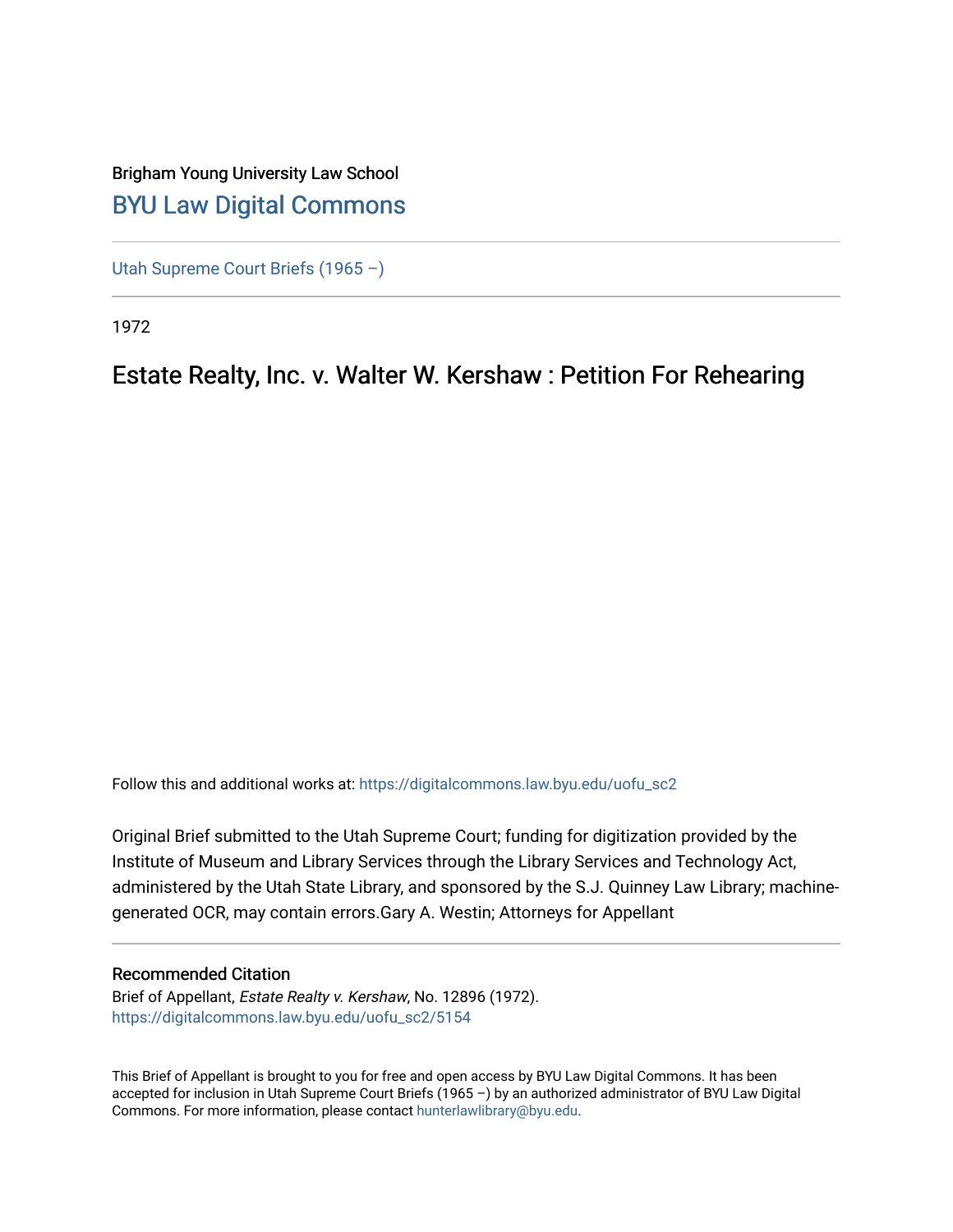# IN THE SUPREME CO OF THE STATE OR

Plaintiff a

ESTATE REALTY, INC. a corporation,

WALTER W. KERSHAW. Defendant und

**APPELLANT'S PE** 

Appeal from the Judges

Honorable lasen

**F. BE 333 South** Salt Lake Attorney

**BRTT** GÂ

**GUSTIN & GUSTIN** HARLEY W. GUSTIN 1610 Walker Bank Building Salt Lake City, Utah Attorneys for Respondent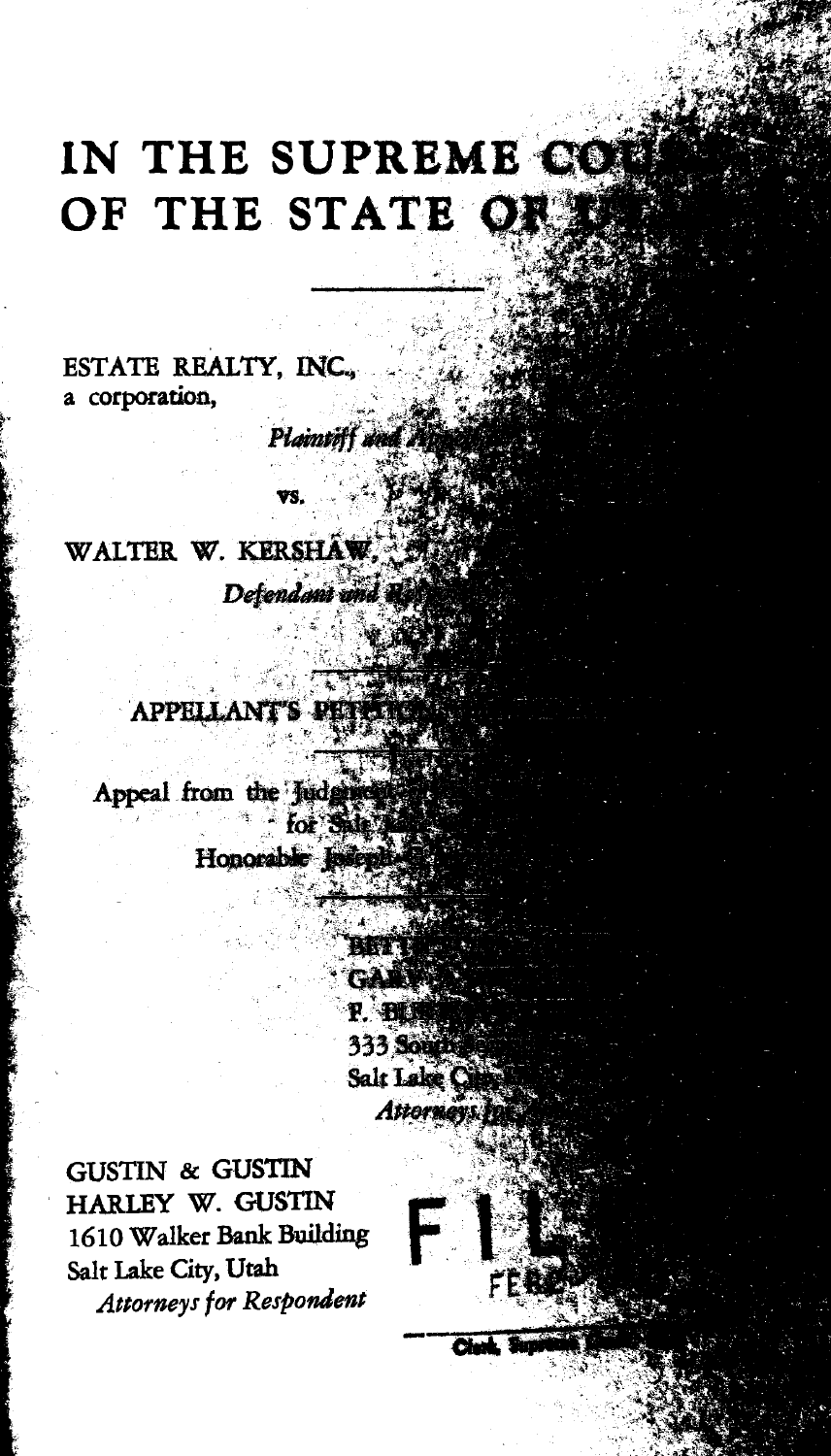# **IN THE SUPREME COURT OF THE STATE OF UTAH**

ESTATE REALTY, INC., a corporation,

*Plaintiff and Appellant* 

vs.

WALTER W. KERSHAW,

*Defendant and Respondent.* 

Case No. 12896

### APPELLANT'S PETITION FOR REHEARING

#### PETITION FOR REHEARING

Plaintiff-Appellant proceeding by and through its attorneys, Bettilyon & Howard, Gary A. Weston and F. Burton Howard, and pursuant to Rule  $76(e)$  (I) URCP, moves this Court to grant it a rehearing on the decision of the Court filed in the above-entitled matter on January 16, 1973, and pursuant to rehearing, to enter a decision responsive to the issues raised on appeal to the Court.

 $\mathbf{1}$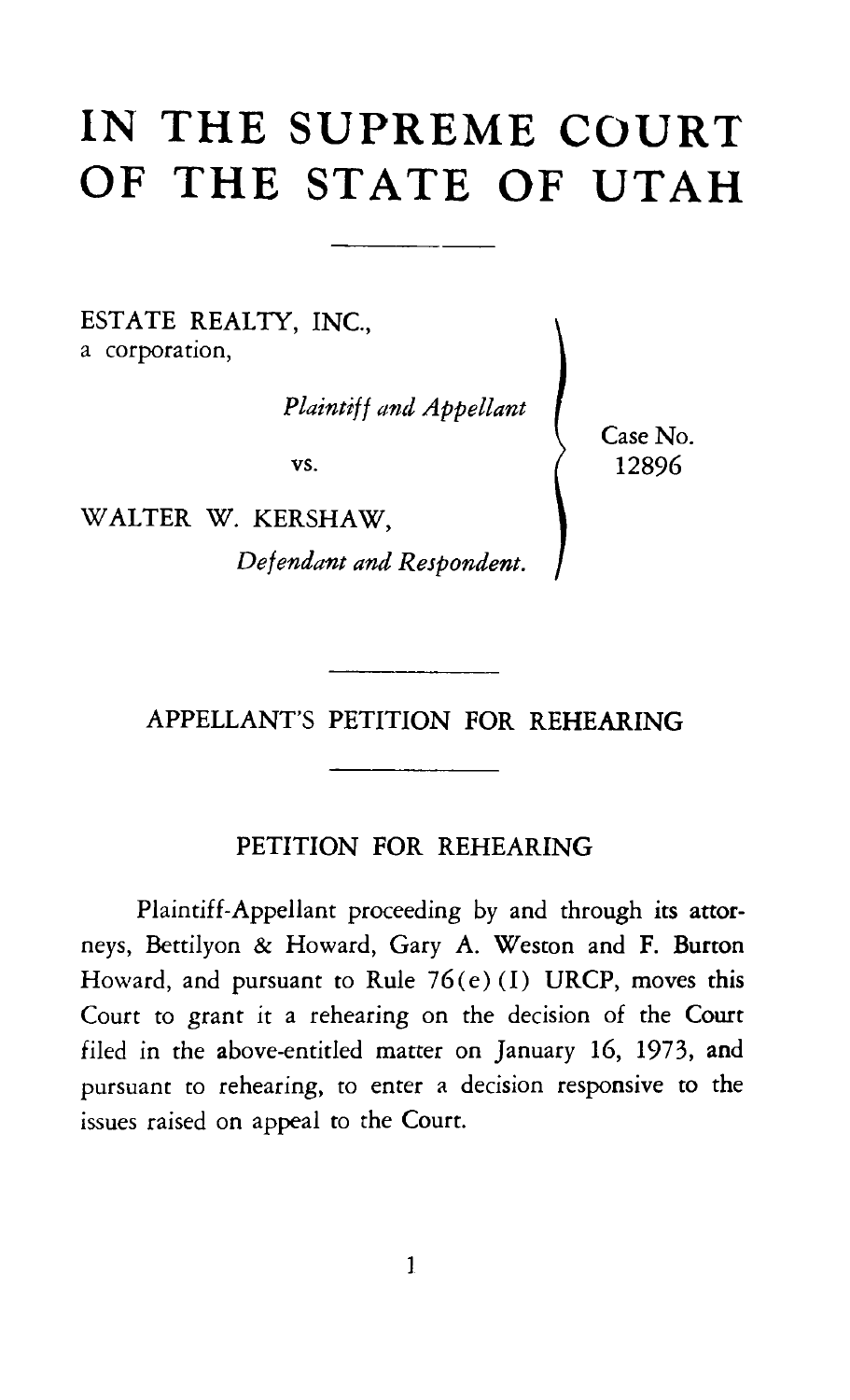The Court in its decision, determines that since the Defendant-Respondent entered into a contract to sell real property prior to qualifying as executor of the estate of a decedent, that he did not thereby impose liability upon the estate for the performance of said contract. The issue so determined, is that which was raised by the Plaintiff in the First and Second Claims for Relief of its Amended Complaint and which Claims were dismissed by the trial court *upon Plaintiff's Motion.* The decision of the trial court from which this appeal is taken, is relevant only to the question of whether the Defendant is *individually* liable to the Plaintiff under the terms of the Earnest Money Agreement executed by the Defendant prior to the date of his qualifying as executor of the estate.

A re-reading of the Briefs submitted by the Plaintiff and Defendant together with the District Court Judgment from which this appeal has been taken, will clearly evidence that the issues placed before this Court incident to said appeal relate only to the question of whether the Defendant is *personally*  and *individually* obligated to the Plaintiff under the terms of their said contract. The decision filed by this Court on January 16, 1973, is neither responsive to nor determinative of those issues.

The Plaintiff-Appellant respectfully submits that the facts as analyzed and the authorities as cited in its brief on file with this Court clearly establish a meritorious claim for a real estate commission due and owing by the Defendant, individually, pursuant to the terms of the contract subject of this appeal, that the decision filed by this Court on January 16, 1973, is neither responsive to nor determinative of the issues raised on appeal and that the Plaintiff is entitled to and should be